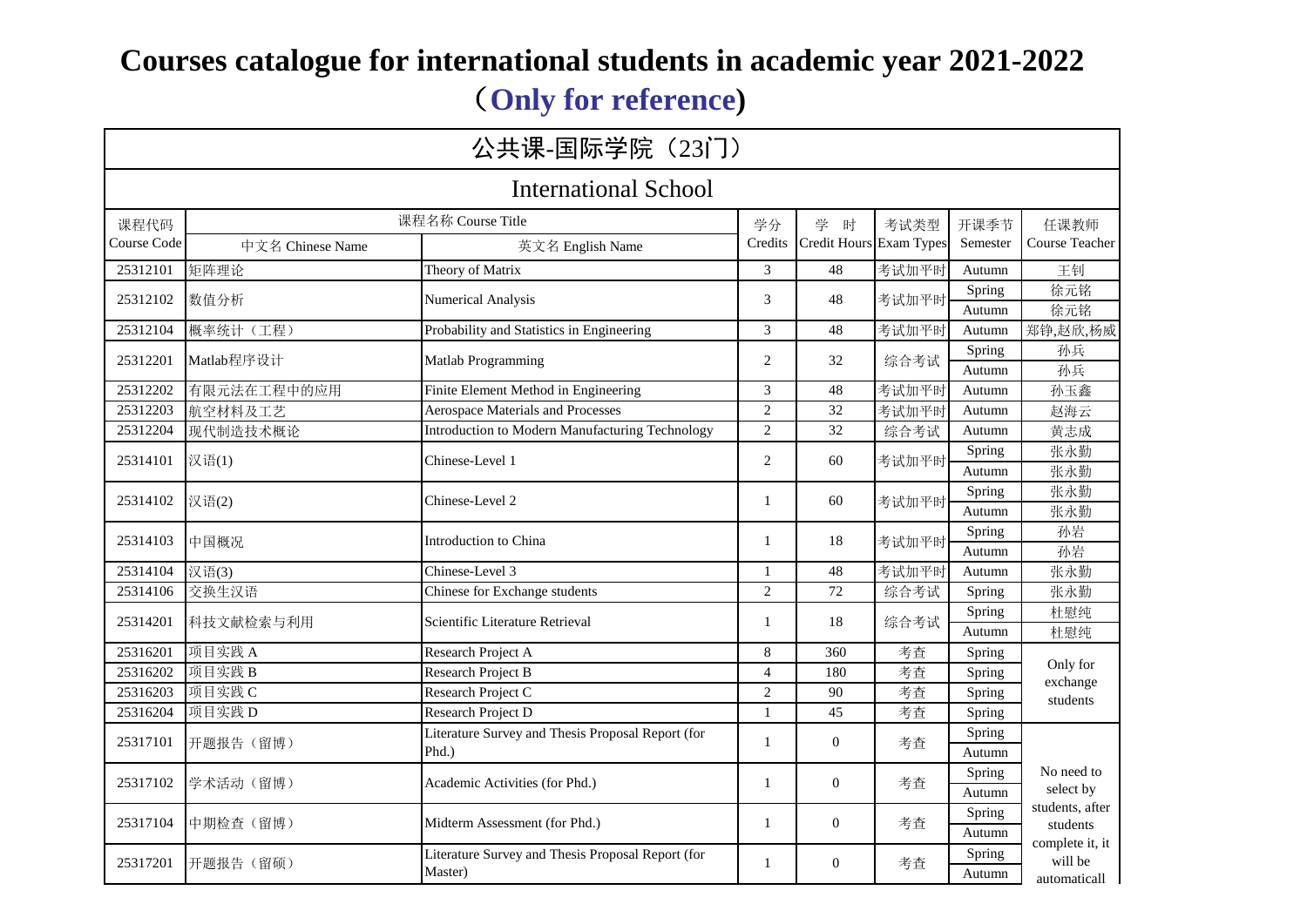| 25317202 | 学术活动<br>(留硕) | Academic Activities (for Master) |  | 考查 | Spring<br>Autumn | generated in the<br>system. |
|----------|--------------|----------------------------------|--|----|------------------|-----------------------------|
| 25317204 | 中期检查 (留硕)    | Midterm Assessment (for Master)  |  | 考查 | Spring<br>Autumn |                             |

# 材料科学与工程学院 (4门)

### School of Material Science and Engineering

| 课程代码        |                  | 课程名称 Course Title                             | 学分 | 学时                                       | 考试类型   开课季节 |               | 任课教师           |
|-------------|------------------|-----------------------------------------------|----|------------------------------------------|-------------|---------------|----------------|
| Course Code | 中文名 Chinese Name | 英文名 English Name                              |    | Credits Credit Hours Exam Types Semester |             |               | Course Teacher |
| 01312001    | 材料测试方法           | <b>Materials Testing Methods</b>              |    | 48                                       | 考试加平时       | <b>Spring</b> | 王瑶             |
| 01312002    | 新材料进展            | <b>New Materials</b>                          |    | 48                                       | 考查          | Spring        | 李锐星            |
| 01313001    | 失效分析             | <b>Failure Analysis</b>                       |    | 48                                       | 考试加平时       | Autumn        | 吴素君            |
| 01313002    | 热电发电材料           | Thermoelectric materials for power generation |    | 48                                       | 考查          | Autumn        | 赵立东            |

## 电子信息工程学院(14门)

### School of Electronic and Information Engineering

| 课程代码        |                  | 课程名称 Course Title                                                        | 学分      | 学<br>时                  | 考试类型  | 开课季节     | 任课教师           |
|-------------|------------------|--------------------------------------------------------------------------|---------|-------------------------|-------|----------|----------------|
| Course Code | 中文名 Chinese Name | 英文名 English Name                                                         | Credits | Credit Hours Exam Types |       | Semester | Course Teacher |
| 02312101    | 数字信号处理           | Digital Signal Processing                                                | 3       | 52                      | 考查    | Spring   | 于泽             |
| 02312102    | 随机过程理论           | <b>Stochastic Process Theory</b>                                         | 3       | 52                      | 综合考试  | Spring   | 徐华平            |
| 02312103    | 天线理论与工程          | Antenna Theory and Design                                                | 2       | 32                      | 考查    | Spring   | 王珺珺            |
| 02312104    | 高等电磁场理论          | Advanced Electromagnetic Theory                                          | 3       | 48                      | 综合考试  | Spring   | 阎照文            |
| 02312105    | 通信和通信网络原理        | <b>THICIDIES OF COMMUNICATIONS AND COMMUNICATION</b><br><b>N</b> otworks | 3       | 48                      | 综合考试  | Spring   | 刘凯             |
| 02312106    | 信号设计处理能力         | Design Proficiency for Signal Processing                                 | 3       | 48                      | 考查    | Autumn   | 王向荣            |
| 02312107    | 信息论              | Fundamentals of Information Theory                                       | 3       | 48                      | 综合考试  | Autumn   | 陈杰             |
| 02312108    | 现代数字通信技术         | Modern Digital Communications Technology                                 | 3       | 48                      | 考试加平时 | Autumn   | 高强             |
| 02312109    | 计算机通信网络          | <b>Computer Communication Networks</b>                                   | 3       | 48                      | 考试加平时 | Autumn   | 徐桢             |
| 02312112    | 微波工程             | Microwave Engineering                                                    | 3       | 48                      | 考查    | Autumn   | 张岩             |
| 02312115    | 神经网络             | <b>Neural Network</b>                                                    |         | 32                      | 考试加平时 | Spring   | 薛雨丽            |
| 02312116    | 信息系统安全概论         | Introduction to Information and Systems Security                         | 2       | 32                      | 考查    | Autumn   | 毛剑             |
| 02312117    | 科技论文写作           | Academic Writing and Presentation                                        |         | 18                      | 考查    | Spring   | 孙小倩            |
| 02312118    | 微波与星地通信          | Microwave in Satellite and Terrestrial Communications                    |         | 32                      | 考试加平时 | Autumn   | 邓晖             |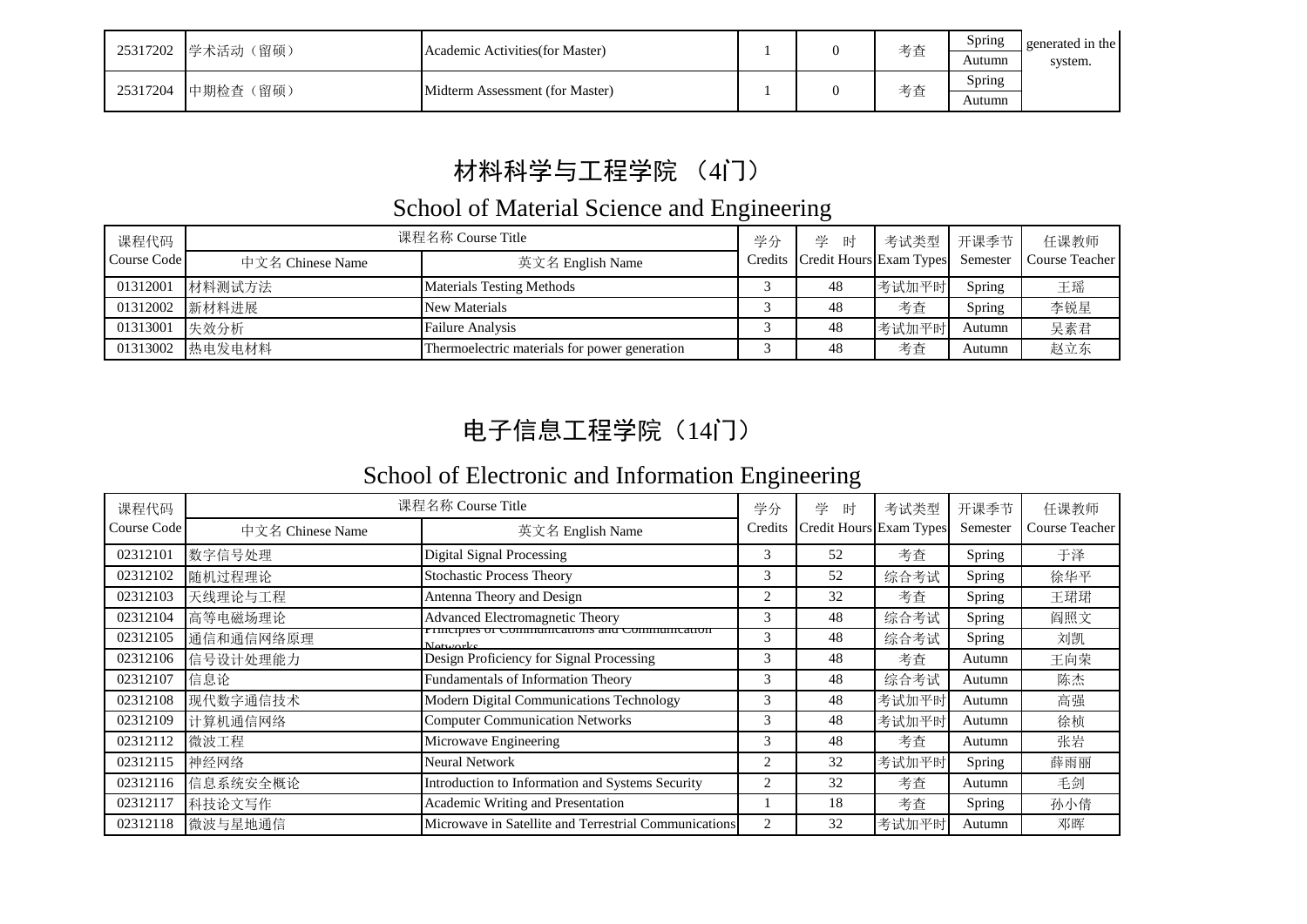## 自动化科学与电气工程学院(19门)

### School of Automation Science and Electrical Engineering

|             |                  | 课程名称 Course Title                                            |                |                         |       |               |                |
|-------------|------------------|--------------------------------------------------------------|----------------|-------------------------|-------|---------------|----------------|
| 课程代码        |                  |                                                              | 学分             | 学<br>时                  | 考试类型  | 开课季节          | 任课教师           |
| Course Code | 中文名 Chinese Name | 英文名 English Name                                             | Credits        | Credit Hours Exam Types |       | Semester      | Course Teacher |
| 03313101    | 最优控制             | <b>Optimal Control</b>                                       | 2              | 32                      | 考试加平时 | Autumn        | 江加和            |
| 03313102    | 导航原理             | Navigation Principle                                         | 3              | 48                      | 考试加平时 | Autumn        | 富立             |
| 03313103    | 系统辨识             | <b>System Identification</b>                                 | 2              | 32                      | 考查    | Autumn        | 李阳,郭玉柱         |
| 03313104    | 非线性系统与控制         | Nonlinear Systems and Control                                | 2              | 32                      | 考试加平时 | Autumn        | 奚知宇            |
| 03313105    | 虚拟仪器             | Virtual Instruments                                          |                | 16                      | 考查    | Spring        | 姚楠             |
| 03313106    | 计算机控制系统          | Computer Control System                                      | 2              | 32                      | 考试加平时 | Spring        | 段海滨            |
| 03313107    | 制导原理             | Principle of Guidance                                        | 2              | 36                      | 考试加平时 | Spring        | 江加和            |
| 03313108    | 最优估计             | <b>Optimal Estimation</b>                                    | 2              | 32                      | 考试加平时 | Spring        | 张海             |
| 03313109    | 可靠性工程            | <b>Reliability Engineering</b>                               | 2              | 32                      | 考试加平时 | Spring        | 张超             |
| 03313112    | 现代电力电子           | Modern Technology of Power Electronics                       | 2              | 32                      | 综合考试  | Spring        | 王永             |
| 03313115    | 线性系统理论           | Linear System Theory                                         | 3              | 48                      | 考试加平时 | Autumn        | 林岩             |
| 03313117    | 微机原理和应用          | The synabus of Frinciple and Application of<br>Microcomputer | 3              | 30                      | 考试加平时 | Autumn        | 张军香            |
| 03313119    | 飞行器容错控制          | Fault-Tolerant Flight Control                                |                | 16                      | 考试加平时 | Autumn        | 余翔             |
| 03313120    | 电力传动控制系统         | <b>Control System for Electrical Drives</b>                  | 2              | 32                      | 考试加平时 | Spring        | 王莉娜            |
| 03313121    | 电动系统运动控制         | Motion Control of Electric Drive Systems                     | $\overline{2}$ | 32                      | 考试加平时 | Spring        | 王兴坚            |
| 03313123    | 液压传动与控制          | Hydraulic transmission and control                           | $\overline{2}$ | 32                      | 考试加平时 | Spring        | 于黎明            |
| 03313125    | 电液伺服控制系统         | Electro-hydraulic servo control systems                      | 2              | 32                      | 考试加平时 | Spring        | 于黎明            |
| 03316103    | 虚拟机器人实验          | Virtual Robot Experiment                                     | 2              | 32                      | 考査    | <b>Spring</b> | 富立             |
| 03316104    | 导航原理实验           | Navigation Principle Experiments                             | 2              | 32                      | 考查    | Spring        | 王玲玲            |

|                                        | 能源与动力工程学院 (5门)   |                                            |  |                                 |       |          |                |  |  |  |  |
|----------------------------------------|------------------|--------------------------------------------|--|---------------------------------|-------|----------|----------------|--|--|--|--|
| School of Energy and Power Engineering |                  |                                            |  |                                 |       |          |                |  |  |  |  |
| 课程代码                                   |                  | 课程名称 Course Title                          |  | 学<br>时                          | 考试类型  | 开课季节     | 任课教师           |  |  |  |  |
| Course Code                            | 中文名 Chinese Name | 英文名 English Name                           |  | Credits Credit Hours Exam Types |       | Semester | Course Teacher |  |  |  |  |
| 04313102                               | 先进燃烧测试技术         | <b>Advanced Combustion Diagnostics</b>     |  | 32                              |       | Spring   | 甘志文            |  |  |  |  |
| 04313103                               | 航空燃料学            | Aviation fuels                             |  | 32                              | 考试加平时 | Autumn   | 杨晓奕            |  |  |  |  |
| 04313104                               | 新能源理论与技术         | Science and Technology of Renewable Energy |  | 32                              | 考试加平时 | Autumn   | 杨晓奕            |  |  |  |  |
| 04313105                               | 传热传质学            | Heat and mass transfer                     |  | 48                              |       | Autumn   | 陈龙飞,彭榕[辅]      |  |  |  |  |
| 04313106 鲁棒控制                          |                  | <b>Robust Control</b>                      |  | 48                              |       | Autumn   | 覃道亮            |  |  |  |  |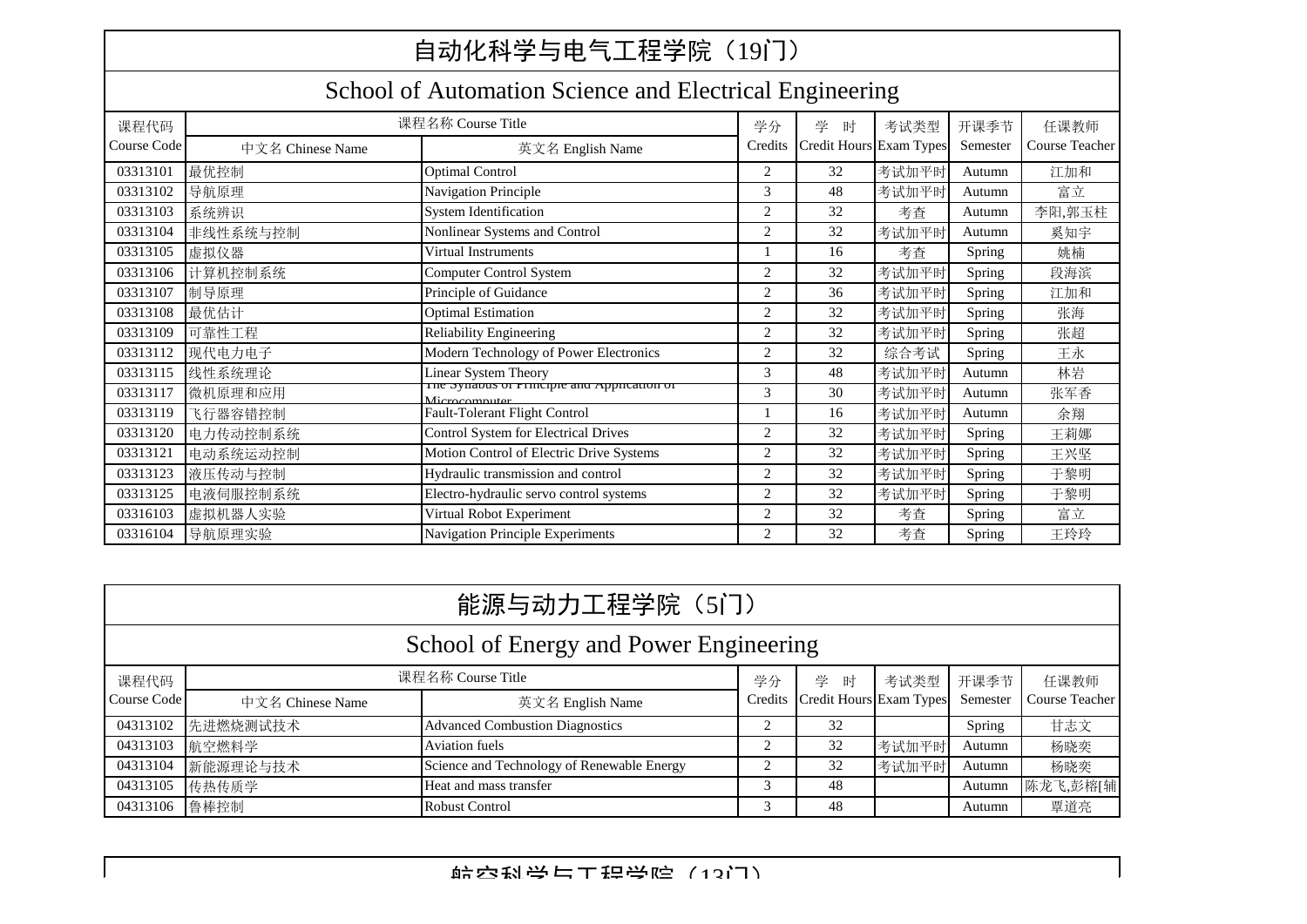|             | School of Actonautic Science and Engineering |                                         |                |                         |      |          |                |  |  |  |
|-------------|----------------------------------------------|-----------------------------------------|----------------|-------------------------|------|----------|----------------|--|--|--|
| 课程代码        |                                              | 课程名称 Course Title                       | 学分             | 学<br>时                  | 考试类型 | 开课季节     | 任课教师           |  |  |  |
| Course Code | 中文名 Chinese Name                             | 英文名 English Name                        | Credits        | Credit Hours Exam Types |      | Semester | Course Teacher |  |  |  |
| 05313101    | 飞行器大迎角空气动力学                                  | High Attack Angle Aerodynamics          | 2              | 32                      | 综合考试 | Spring   | 王延奎            |  |  |  |
| 05313102    | 直升机飞行性能分析                                    | Helicopter Flight Performance Analysis  | 3              | 48                      | 综合考试 | Spring   | 曹义华            |  |  |  |
| 05313103    | 气动弹性理论与设计                                    | Theory and Design of Aeroelasticity     | 2              | 32                      | 综合考试 | Spring   | 吴志刚            |  |  |  |
| 05313104    | 飞行器空气动力学                                     | Aircraft Aerodynamics                   | 3              | 48                      | 综合考试 | Spring   | 潘翀             |  |  |  |
| 05313105    | 高超音速空气动力学                                    | Hypersonic Aerodynamics                 | $\overline{2}$ | 32                      | 综合考试 | Spring   | 邹辉             |  |  |  |
| 05313106    | 飞机结构分析与设计                                    | Aircraft Structural Analysis and Design | 2              | 32                      | 综合考试 | Autumn   | 程小全            |  |  |  |
| 05313107    | 现代控制理论                                       | Modern Control Theory                   | 3              | 48                      | 综合考试 | Autumn   | 苏媛             |  |  |  |
| 05313108    | 高等结构动力学                                      | <b>Advanced Structural Dynamics</b>     | 3              | 48                      | 综合考试 | Autumn   | 程伟             |  |  |  |
| 05313109    | 复合材料力学                                       | Mechanics of Composite Materials        | $\overline{2}$ | 32                      | 综合考试 | Autumn   | 张铮             |  |  |  |
| 05313110    | 实验流体力学                                       | <b>Experimental Fluid Mechanics</b>     | 2              | 32                      | 综合考试 | Autumn   | 王延奎            |  |  |  |
| 05313111    | 计算流体力学                                       | <b>Computational Fluid Mechanics</b>    | 3              | 48                      | 综合考试 | Autumn   | 于剑,兰世隆         |  |  |  |
| 05313112    | 飞行力学                                         | <b>Flight Mechanics</b>                 | 2              | 32                      | 综合考试 | Autumn   | 曹义华            |  |  |  |
| 05313114    | 计算固体力学                                       | <b>Computational Solid Mechanics</b>    | 3              | 48                      | 综合考试 | Autumn   | 刘波,邢誉峰         |  |  |  |

#### School of Aeronautic Science and Engineering

|                                            | 计算机学院 (14门)      |                                       |                |                         |      |          |                |  |  |  |  |
|--------------------------------------------|------------------|---------------------------------------|----------------|-------------------------|------|----------|----------------|--|--|--|--|
| School of Computer Science and Engineering |                  |                                       |                |                         |      |          |                |  |  |  |  |
| 课程代码                                       |                  | 课程名称 Course Title                     | 学分             | 学<br>时                  | 考试类型 | 开课季节     | 任课教师           |  |  |  |  |
| Course Code                                | 中文名 Chinese Name | 英文名 English Name                      | Credits        | Credit Hours Exam Types |      | Semester | Course Teacher |  |  |  |  |
| 06312101                                   | 软件工程             | Software Engineering                  | 3              | 48                      | 综合考试 | Autumn   | 徐红             |  |  |  |  |
| 06312102                                   | 计算机网络            | Computer Network                      | 2              | 32                      |      | Spring   | 李波             |  |  |  |  |
| 06312109                                   | 分布式操作系统          | <b>Distributed Operating System</b>   | 3              | 48                      |      | Spring   | 任爱华            |  |  |  |  |
| 06312110                                   | 操作系统             | <b>Operating System</b>               | 3              | 48                      |      | Autumn   | 任爱华            |  |  |  |  |
| 06313101                                   | 人工智能             | Artificial Intelligence & Application | $\overline{2}$ | 32                      |      | Autumn   | 百晓             |  |  |  |  |
| 06313102                                   | 计算机视觉            | <b>Computer Vision</b>                | $\overline{2}$ | 32                      | 综合考试 | Spring   | 李安南            |  |  |  |  |
| 06313103                                   | 数据挖掘             | Data Mining                           | $\overline{2}$ | 32                      | 综合考试 | Autumn   | 张日崇            |  |  |  |  |
| 06313104                                   | 高级程序设计           | <b>Object Oriented Programming</b>    | 3              | 48                      | 综合考试 | Autumn   | 李建欣            |  |  |  |  |
| 06313105                                   | 数字图像与视频处理        | Digital Image & Video Processing      | $\overline{2}$ | 32                      | 综合考试 | Autumn   | 李波             |  |  |  |  |
| 06313106                                   | 数据结构             | Data Structure                        | 3              | 48                      | 综合考试 | Spring   | 荣文戈,蒲菊华        |  |  |  |  |
| 06313107                                   | 计算机体系结构          | Computer Architecture                 | 3              | 48                      | 综合考试 | Autumn   | 王锐,杨海龙         |  |  |  |  |
| 06313108                                   | 并行程序设计           | Parallel Programming                  | 2              | 32                      | 综合考试 | Spring   | 杨海龙            |  |  |  |  |
| 06314101                                   | 科技论文与写作          | Scientific Thesis Writing             |                | 16                      |      | Spring   | 黄迪             |  |  |  |  |
| 06316110                                   | 计算机网络实验          | <b>Computer Network Laboratory</b>    | 3              | 48                      |      | Spring   | 张力军,刘艳芳        |  |  |  |  |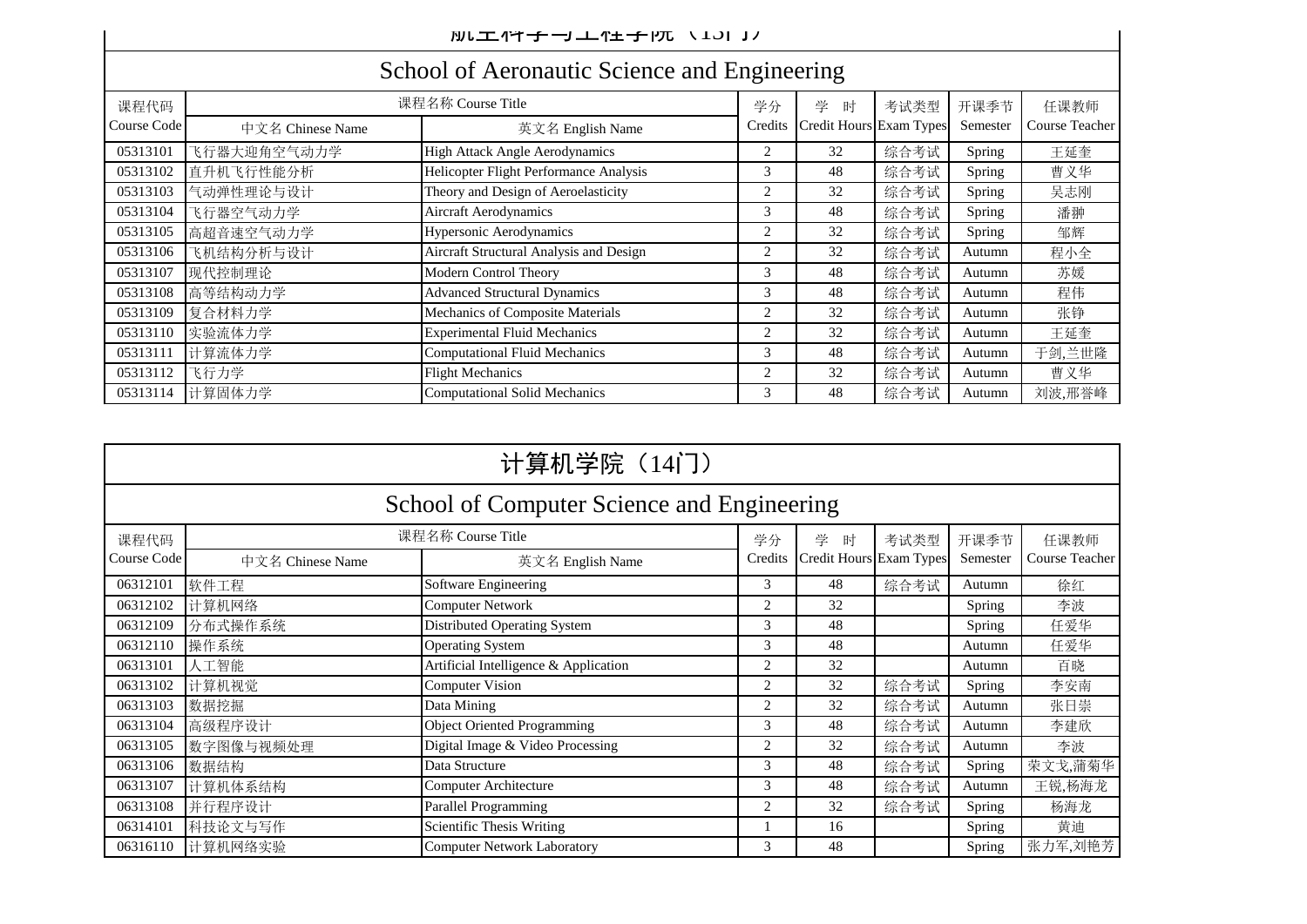|                                               | 机械工程及自动化学院 (12门) |                                                                |         |                         |       |          |                |  |  |  |  |
|-----------------------------------------------|------------------|----------------------------------------------------------------|---------|-------------------------|-------|----------|----------------|--|--|--|--|
| School of Mechanical Engineering & Automation |                  |                                                                |         |                         |       |          |                |  |  |  |  |
| 课程代码                                          |                  | 课程名称 Course Title                                              | 学分      | 学<br>时                  | 考试类型  | 开课季节     | 任课教师           |  |  |  |  |
| Course Code                                   | 中文名 Chinese Name | 英文名 English Name                                               | Credits | Credit Hours Exam Types |       | Semester | Course Teacher |  |  |  |  |
| 07313002                                      | 流体传动与控制          | Fluid Power Transmission and Control                           | 2       | 32                      | 考查    | Spring   | 马俊功            |  |  |  |  |
| 07313003                                      | 微纳米制造技术及理论       | Nano Fabrication Technology and Theory                         | 2       | 32                      | 考试加平时 | Spring   | 蒋永刚            |  |  |  |  |
| 07313004                                      | 机械振动学            | <b>Mechanical Vibrations</b>                                   | 2       | 32                      | 综合考试  | Spring   | 张以都            |  |  |  |  |
| 07313006                                      | 计算机断层层析成像原理      | Principle of Computed Tomography                               | 2       | 32                      | 考查    | Spring   | 傅健             |  |  |  |  |
| 07313008                                      | 数控加工与测量实验        | Experimentation on NC machining & measurement                  |         | 16                      | 考查    | Spring   | 徐世新            |  |  |  |  |
| 07313011                                      | 科技论文写作与学术交流      | Academic writing & Presentation                                |         | 16                      | 考查    | Autumn   | 管迎春            |  |  |  |  |
| 07313012                                      | 数字化制造的产品几何定义规范   | deometrical Froduct specification for Digital<br>Monufacturing | 2       | 32                      | 综合考试  | Autumn   | 乔立红            |  |  |  |  |
| 07313013                                      | 智能优化计算           | <b>Intelligent Optimization Computing</b>                      | 2       | 32                      | 综合考试  | Autumn   | 乔立红            |  |  |  |  |
| 07313015                                      | CAD/CAM技术        | CAD/CAM                                                        | 2       | 32                      | 考查    | Autumn   | 梅中义            |  |  |  |  |
| 07313016                                      | 高等机械原理           | Auvanceu Kinematic anu Dynamic Analysis of<br>Mechanisms       | 2       | 32                      | 考试加平时 | Autumn   | 郭卫东            |  |  |  |  |
| 07313017                                      | 飞机数字化制造工程        | Aircraft Digital Manufacturing Engineering                     | 2       | 32                      | 考查    | Spring   | 梅中义            |  |  |  |  |
| 07313018                                      | 板料成形技术           | Metal sheet forming technology                                 | 2       | 32                      | 考试加平时 | Autumn   | 郎利辉            |  |  |  |  |

|                                                           | 经济管理学院 (28门)     |                                       |                |    |                         |          |                |  |  |  |  |
|-----------------------------------------------------------|------------------|---------------------------------------|----------------|----|-------------------------|----------|----------------|--|--|--|--|
| School of Economics and Management                        |                  |                                       |                |    |                         |          |                |  |  |  |  |
| 课程名称 Course Title<br>学<br>课程代码<br>时<br>考试类型<br>开课季节<br>学分 |                  |                                       |                |    |                         |          | 任课教师           |  |  |  |  |
| Course Code                                               | 中文名 Chinese Name | 英文名 English Name                      | Credits        |    | Credit Hours Exam Types | Semester | Course Teacher |  |  |  |  |
| 08312101                                                  | 微观经济理论           | Microeconomic theory                  | 2              | 32 | 考査                      | Autumn   | 张军欢            |  |  |  |  |
| 08312102                                                  | 宏观经济理论           | Macroeconomics                        | 2              | 32 | 考查                      | Spring   | 牟晖             |  |  |  |  |
| 08312103                                                  | 运筹学              | <b>Operational Research</b>           | 2              | 32 | 综合考试                    | Spring   | 周泓             |  |  |  |  |
| 08312104                                                  | 决策分析             | Decision Analysis                     | $\overline{2}$ | 32 | 考查                      | Autumn   | 杨敏             |  |  |  |  |
| 08312105                                                  | 统计学              | <b>Statistics</b>                     | 2              | 32 | 考查                      | Spring   | 杨继平            |  |  |  |  |
| 08312106                                                  | 计量经济学            | Econometrics                          | 2              | 32 | 考查                      | Spring   | 马杰             |  |  |  |  |
| 08312107                                                  | 管理统计学            | <b>Applied Statistics</b>             | 2              | 32 | 考查                      | Spring   | 马莹莹            |  |  |  |  |
| 08313101                                                  | 运作管理             | <b>Operations Management</b>          | 2              | 32 | 考试加平时                   | Spring   | 张楚             |  |  |  |  |
|                                                           |                  |                                       |                |    |                         | Autumn   | 张楚             |  |  |  |  |
| 08313102                                                  | 管理信息系统           | <b>Management Information Systems</b> | 2              | 32 | 考试加平时                   | Autumn   | 姚忠             |  |  |  |  |
| 08313103                                                  | 组织行为学            | Organizational Behavior               | 2              | 32 | 考査                      | Autumn   | 武欣             |  |  |  |  |
| 08313104                                                  | 人力资源管理           | Human Resource Management             | 2              | 32 | 考查                      | Spring   | 童小平            |  |  |  |  |
| 08313105                                                  | 会计学              | Accounting                            | 2              | 32 | 综合考试                    | Autumn   | 周宁             |  |  |  |  |
| 08313106                                                  | 营销管理             | <b>Marketing Management</b>           | 2              | 32 | 考查                      | Autumn   | 许文媞            |  |  |  |  |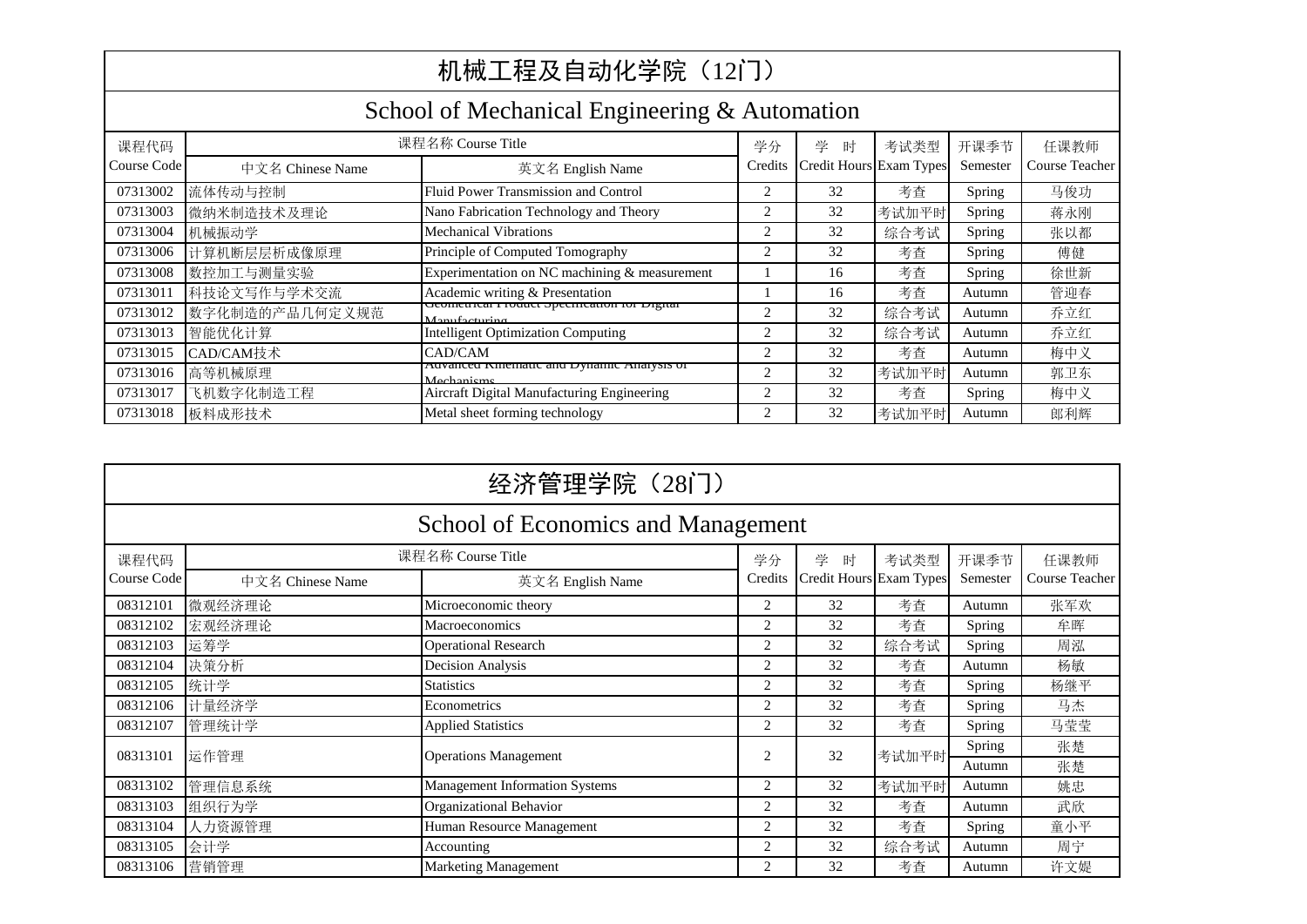| 08313107 | 供应链管理    | Supply Chain Management                    | $\mathcal{D}_{\mathcal{A}}$ | 32 | 考查   | Spring | 赵秋红    |
|----------|----------|--------------------------------------------|-----------------------------|----|------|--------|--------|
| 08313108 | 项目管理     | Project Management                         | 2                           | 32 | 考查   | Autumn | 郝金星    |
| 08313109 | 国际经济学    | <b>International Economics</b>             | 2                           | 32 | 考查   | Spring | 田东文,李伟 |
| 08313110 | 投资学      | Investment                                 | 2                           | 32 | 综合考试 | Spring | 杨海军    |
| 08313111 | 公司财务     | Corporate Finance                          | 2                           | 32 | 考查   | Autumn | 白明     |
| 08313112 | 智能优化算法   | <b>Intelligent Optimization Algorithms</b> | 2                           | 32 | 考查   | Spring | 罗开平    |
| 08313113 | 电子商务     | Electronic Commerce                        | 2                           | 32 | 考查   | Autumn | 陈婧     |
| 08313114 | 营销研究     | <b>Marketing Research</b>                  | 2                           | 32 | 考查   | Autumn | 李晨溪    |
| 08313115 | 工效学与工作组织 | Ergonomics and work organization           | 2                           | 32 | 考查   | Autumn | 陈喆     |
| 08313116 | IT战略管理   | <b>IT STRATEGY</b>                         | $\overline{c}$              | 32 | 考查   | Autumn | 陈婧     |
| 08313117 | 客户关系管理   | <b>Customer Relationship Management</b>    | 2                           | 32 | 考查   | Spring | 杜文宇    |
| 08313118 | 气候与社会    | Climate and Society                        | 2                           | 32 | 考查   | Autumn | 谢杨     |
| 08313119 | 国际贸易学    | <b>International Trade</b>                 | 2                           | 32 | 综合考试 | Autumn | 田东文    |
| 08313121 | 博弈论与信息   | Games and Information                      | $\overline{c}$              | 32 | 综合考试 | Spring | 张赞     |
| 08314102 | 科技论文写作   | Scientific Thesis Writing                  |                             | 16 | 考查   | Spring | 陈婧     |

|                                    | 外国语学院 (37门)       |                                                                  |                |                         |      |          |                |  |  |  |
|------------------------------------|-------------------|------------------------------------------------------------------|----------------|-------------------------|------|----------|----------------|--|--|--|
| <b>School of Foreign Languages</b> |                   |                                                                  |                |                         |      |          |                |  |  |  |
| 课程代码                               | 课程名称 Course Title | 学分                                                               | 学<br>时         | 考试类型                    | 开课季节 | 任课教师     |                |  |  |  |
| Course Code                        | 中文名 Chinese Name  | 英文名 English Name                                                 | Credits        | Credit Hours Exam Types |      | Semester | Course Teacher |  |  |  |
| 12112301                           | 语言学思想体系           | Theories and Schools in General Linguistics                      | 3              | 48                      |      | Autumn   | 袁野             |  |  |  |
| 12112302                           | 西方文论 (硕)          | Western Literary Theory(MA)                                      | 3              | 48                      |      | Autumn   | 田俊武            |  |  |  |
| 12112303                           | 翻译学导论             | <b>Translation Theory</b>                                        | 3              | 48                      |      | Autumn   | 文军             |  |  |  |
| 12112304                           | 语言与国际关系研究         | Language and Interantional Relations                             | 3              | 48                      |      | Spring   | 萨日娜            |  |  |  |
| 12112305                           | 语用学               | Pragmatics                                                       | 3              | 48                      |      | Autumn   | 任伟             |  |  |  |
| 12112306                           | 比较文学              | <b>Contrastive Studies of Literature</b>                         | 3              | 48                      |      | Autumn   | 步朝霞            |  |  |  |
| 12112307                           | 翻译研究方法论           | Methodologies in Translation Studies                             | 3              | 48                      |      | Spring   | 文军             |  |  |  |
| 12112350                           | 西方文论(博)           | Western Literary Theory(PhD)                                     | 2              | 32                      |      | Autumn   | 田俊武            |  |  |  |
| 12112351                           | 外国语言文学综论          | General Studies on Foreign Linguisitics and Literature           | 2              | 32                      |      | Autumn   | 田俊武            |  |  |  |
| 12112352                           | 语言研究方法论           | Methodologies in Linguistic Studies                              | 2              | 32                      |      | Autumn   | 卫乃兴            |  |  |  |
| 12112401                           | 语义学               | <b>Semantics</b>                                                 | 2              | 32                      |      | Spring   | 王洪磊            |  |  |  |
| 12112402                           | 句法学               | <b>Syntax</b>                                                    | 2              | 32                      |      | Autumn   | 王洪磊            |  |  |  |
| 12112403                           | 音系学               | Phonology                                                        | $\overline{2}$ | 32                      |      | Autumn   | 袁野             |  |  |  |
| 12112405                           | 翻译史               | <b>Translation History</b>                                       | $\overline{2}$ | 32                      |      | Autumn   | 邢力             |  |  |  |
| 12113101                           | 词语界面研究            | Lexis-interface studies                                          | 2              | 32                      |      | Spring   | 卫乃兴            |  |  |  |
| 12113103                           | 认知语言学             | <b>Cognitive Linguistics</b>                                     | 2              | 32                      |      | Autumn   | 李福印            |  |  |  |
| 12113104                           | 对比语言学             | Contrastrve Studies of English and                               | 2              | 32                      |      | Spring   | 王义娜            |  |  |  |
| 12113105                           | 功能语言学实证研究         | Ehipareany-oriented studies or systemic nunctional<br>inquistice | 2              | 32                      |      | Autumn   | 董敏             |  |  |  |
| 12113106                           | 计算语言学             | <b>Computational Linguistics</b>                                 | 2              | 32                      |      | Autumn   | 何宇茵            |  |  |  |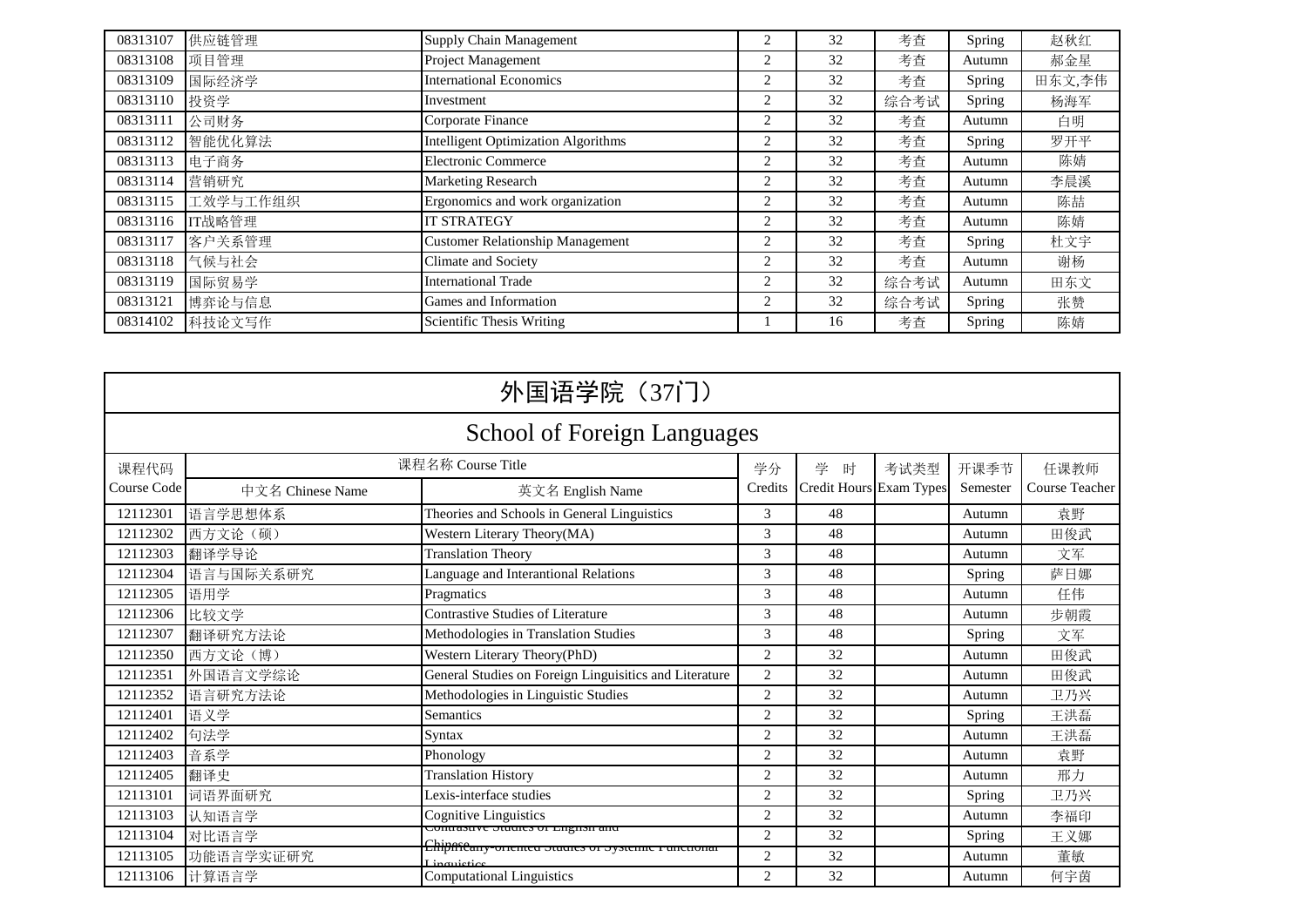| 12113121 | 计算机辅助翻译       | Computer-aided Translation                            | 2              | 32 | Autumn | 钱多秀 |
|----------|---------------|-------------------------------------------------------|----------------|----|--------|-----|
| 12113122 | 翻译批评          | <b>Translation Criticism</b>                          | 2              | 32 | Autumn | 邢力  |
| 12113123 | 西方翻译经典文献研读    | Readings on western Hansiation<br>Theoriac            | 2              | 32 | Spring | 邢力  |
| 12113125 | 文体学与翻译        | <b>Stylistics and Translation</b>                     | $\overline{2}$ | 32 | Spring | 李蒙  |
| 12113151 | 语用学研究         | <b>Pragmatics Studies</b>                             | 2              | 32 | Spring | 任伟  |
| 12113152 | 认知语言学研究       | Cognitive Linguistics Research                        | $\overline{2}$ | 32 | Spring | 李福印 |
| 12113153 | 语料库驱动语言研究     | Corpus-Driven Linguistic Studies                      | 2              | 32 | Spring | 卫乃兴 |
| 12113154 | 认知对比语言学研究     | Topics on Contrastive and Cognitive<br>Studios        | 2              | 32 | Spring | 王义娜 |
| 12113155 | 翻译学研究         | <b>Translation studies</b>                            | 2              | 32 | Spring | 文军  |
| 12113156 | 英美文学理论前沿      | cronuci studies of Literature in<br>Englich: Caminare | 2              | 32 | Spring | 田俊武 |
| 12113158 | 英美文学跨学科研究     | English Literature Study                              | 2              | 32 | Spring | 王泉  |
| 12113159 | 面向语言研究的自然语言处理 | Natural Language Processing for Linguistic Studies    | 2              | 32 | Spring | 梁茂成 |
| 12113201 | 社会语言学         | Sociolinguistics                                      | 2              | 32 | Autumn | 徐涛  |
| 12132383 | 高级英语阅读(一)     | Advanced English Reading (I)                          | $\overline{2}$ | 32 | Autumn | 邢力  |
| 12113202 | 语料库语言学        | Introduction to Corpus Linguistics                    | 2              | 32 | Autumn | 苏衡  |
| 12114201 | 语言研究中的统计方法    | <b>Statistical Methods in Linguistic Studies</b>      | 2              | 32 | Spring | 梁茂成 |
| 12114301 | 学术写作(博)       | Academic Writing(PHD)                                 | 2              | 32 | Spring | 周晓岩 |
| 12114302 | 学术写作(硕)       | Academic Writing(MA)                                  | 2              | 32 | Autumn | 周晓岩 |

备注:外语系所有课程为中国学生开设的,留学生与中国学生一起上。

**Note: all courses of the School of Foreign Languages are for Chinese students, and international students and Chinese students take classes together.**

|             | 交通科学与工程学院 (11门)                                  |                                                               |         |        |                         |          |                |  |  |  |
|-------------|--------------------------------------------------|---------------------------------------------------------------|---------|--------|-------------------------|----------|----------------|--|--|--|
|             | School of Transportation Science and Engineering |                                                               |         |        |                         |          |                |  |  |  |
| 课程代码        |                                                  | 课程名称 Course Title                                             | 学分      | 学<br>时 | 考试类型                    | 开课季节     | 任课教师           |  |  |  |
| Course Code | 中文名 Chinese Name                                 | 英文名 English Name                                              | Credits |        | Credit Hours Exam Types | Semester | Course Teacher |  |  |  |
| 13312101    | 线路勘测规划与空间分析                                      | platial Aliarysis on Enical Froject Surveying and<br>Dlanning | 2       | 32     | 考查                      | Autumn   | 谭玉敏            |  |  |  |
| 13312102    | 高等混凝土结构                                          | Advanced concrete structures                                  | 2       | 32     | 考查                      | Spring   | 侯川川            |  |  |  |
| 13312103    | 高等土木工程材料学                                        | Advanced building materials                                   | 2       | 32     | 考查                      | Autumn   | 谭力豪            |  |  |  |
| 13312121    | (火地心)  尔尔儿化刁化<br>( 引 管 )太<br>手口                  | Traffic Systems Analysis and Control                          | 2       | 32     | 综合考试                    | Spring   | 陈鹏             |  |  |  |
| 13313101    | 建设项目管理                                           | <b>Construction Project Administration</b>                    | 2       | 32     | 考查                      | Autumn   | 黄达海            |  |  |  |
| 13313102    | 结构有限元法与应用                                        | Structure FEM and its Application                             | 2       | 32     | 考査                      | Spring   | 高政国            |  |  |  |
| 13313104    | 土木工程综合实验                                         | Civil Engineering Lab                                         | 3       | 48     | 考查                      | Spring   | 陈军             |  |  |  |
| 13313121    | 车联网系统(引智课程)                                      | <b>Connected Vehicle Systems</b>                              | 2       | 32     | 考查                      | Autumn   | 田大新            |  |  |  |
| 13313122    | 交通韧性与安全(引智课程)                                    | <b>Transportation Resilience and Safety</b>                   | 2       | 32     | 考查                      | Spring   | 张钊             |  |  |  |
| 13313123    | 交通大数据技术                                          | <b>Transportation Big Data Technology</b>                     | 2       | 32     | 考查                      | Autumn   | 马晓磊            |  |  |  |
| 13313124    | 交通综合实验                                           | Comprehensive Traffic Experiment                              | 3       | 48     | 综合考试                    | Spring   | 陈鹏             |  |  |  |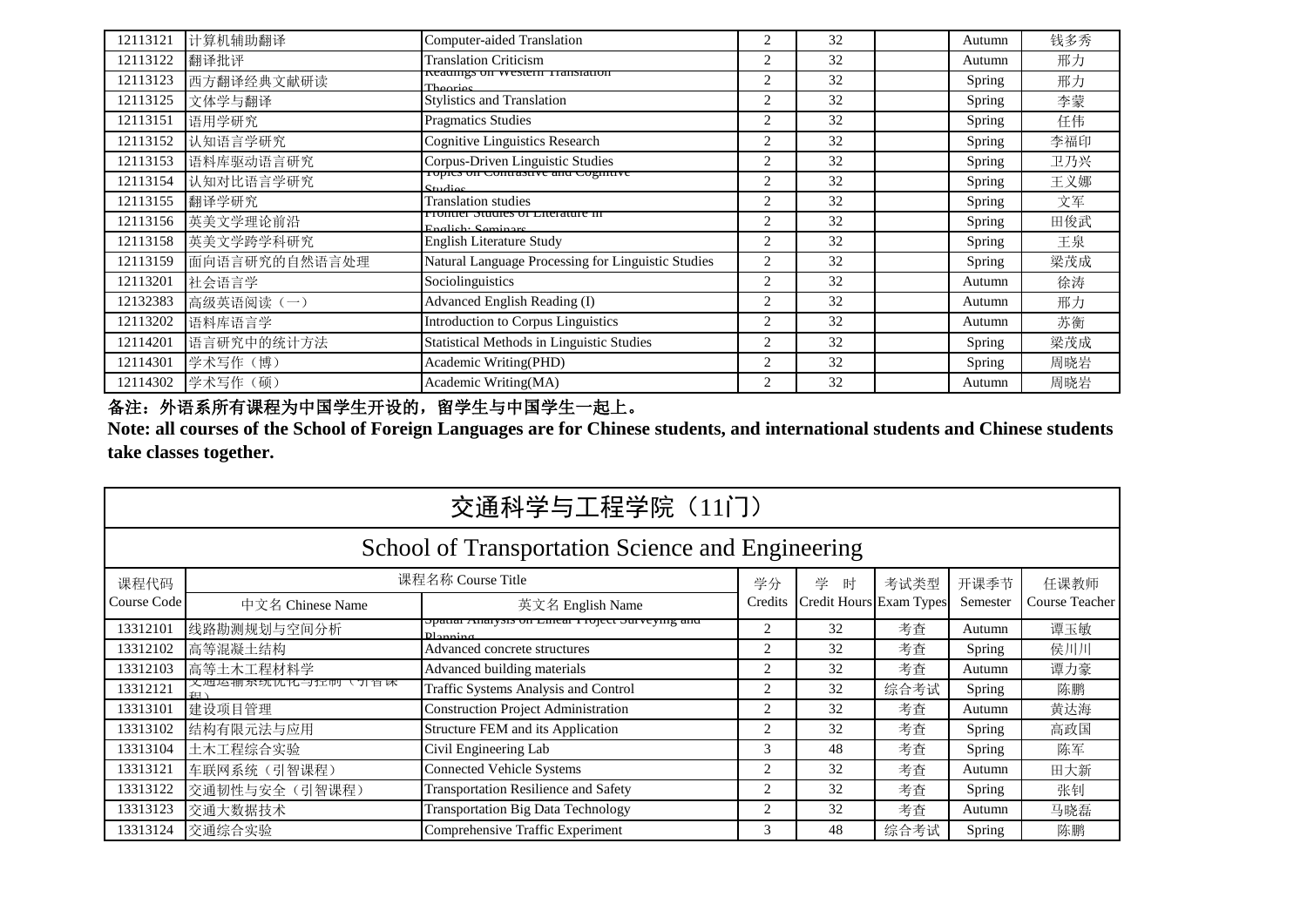# 宇航学院 (14门)

#### School of Astronautics

|             | DUNUU UI TYYN UNUUNUU                      |                                                              |                |                         |       |          |                |  |  |  |  |
|-------------|--------------------------------------------|--------------------------------------------------------------|----------------|-------------------------|-------|----------|----------------|--|--|--|--|
| 课程代码        |                                            | 课程名称 Course Title                                            | 学分             | 学<br>时                  | 考试类型  | 开课季节     | 任课教师           |  |  |  |  |
| Course Code | 中文名 Chinese Name                           | 英文名 English Name                                             | Credits        | Credit Hours Exam Types |       | Semester | Course Teacher |  |  |  |  |
| 15313101    | 结构分析与优化                                    | <b>Structural Analysis and Optimization</b>                  | 3              | 48                      | 综合考试  | Autumn   | 黄海,陈珅艳         |  |  |  |  |
| 15313102    | Patran/Nastran软件应用                         | Practics of MSC Patran/Nastran                               |                | 16                      | 综合考试  | Autumn   | 陈珅艳            |  |  |  |  |
| 15313103    | 飞行器空气动力学                                   | Aerodynamics Used in Design of Flight Vehicles               | 3              | 48                      | 考试加平时 | Autumn   | 游晖             |  |  |  |  |
| 15313104    | 火箭推进基础                                     | <b>Fundamentals of Rocket Propulsion</b>                     | 3              | 48                      | 考试加平时 | Autumn   | 梁国柱            |  |  |  |  |
| 15313105    | 火箭发动机实验测试方法                                | Experimental Measuring Methods for Rocket Engines            | 3              | 48                      | 考查    | Spring   | 杨文将            |  |  |  |  |
|             |                                            |                                                              |                |                         |       | Autumn   | 杨文将            |  |  |  |  |
| 15313106    | 轨道力学                                       | <b>Orbital Mechanics</b>                                     | 3              | 48                      | 考试加平时 | Spring   | 胡维多            |  |  |  |  |
| 15313107    | 冲压发动机原理及技术<br>Ramjet Theory and Technology |                                                              | $\overline{c}$ | 32                      | 综合考试  | Spring   | 徐旭,杨庆春         |  |  |  |  |
|             |                                            |                                                              |                |                         |       | Autumn   | 徐旭,杨庆春         |  |  |  |  |
| 15313108    | 计算流体力学                                     | <b>Computational Fluid Dynamics</b>                          | 3              | 48                      | 考查    | Autumn   | 王长辉            |  |  |  |  |
| 15313109    | 运载及空间飞行器概念设计                               | Conceptual Design of Launch Vehicle and Spacecraft           | 4              | 64                      | 考试加平时 | Spring   | 游晖             |  |  |  |  |
| 15313110    | 固体推进剂概论                                    | <b>Introduction of Solid Propellant</b>                      | 3              | 48                      | 考查    | Spring   | 袁士伟            |  |  |  |  |
| 15313113    | 燃烧理论                                       | <b>Combustion Theory</b>                                     | 3              | 48                      | 考试加平时 | Spring   | 孔文俊            |  |  |  |  |
| 15313114    | 航天器控制                                      | Spacecraft Control                                           | 3              | 48                      |       | Autumn   | 胡维多            |  |  |  |  |
| 15313118    | 引信弹道修正技术                                   | Technology of Trajectory Correction Fuze                     | $\overline{c}$ | 32                      | 考查    | Spring   | 王华             |  |  |  |  |
| 15313119    | 外军弹道修正引信技术分析                               | Anarysis on roteign Trajectory Correction ruze<br>Technology |                | 16                      | 考查    | Spring   | 王华             |  |  |  |  |

| 物理学院 (6门)                                        |                   |                                                                                     |                |                         |      |          |                |  |  |
|--------------------------------------------------|-------------------|-------------------------------------------------------------------------------------|----------------|-------------------------|------|----------|----------------|--|--|
| School of Physics and Nuclear Energy Engineering |                   |                                                                                     |                |                         |      |          |                |  |  |
| 课程代码                                             | 课程名称 Course Title |                                                                                     |                | 学<br>时                  | 考试类型 | 开课季节     | 任课教师           |  |  |
| Course Code                                      | 中文名 Chinese Name  | 英文名 English Name                                                                    | Credits        | Credit Hours Exam Types |      | Semester | Course Teacher |  |  |
| 19113213                                         | 集成光学              | <b>Integrated Optics</b>                                                            | 2              | 32                      |      | Autumn   | 肖志松            |  |  |
| 19113102                                         | 量子多体理论            | Quantum Many Body Theory                                                            | 4              | 64                      |      | Spring   | 龚寿书            |  |  |
| 19113109                                         | 原子核理论             | Nuclear theory                                                                      | 4              | 64                      |      | Spring   | Pavon,         |  |  |
| 19113202                                         | 纳米物理学             | Nanoscale Physics                                                                   | $\mathfrak{D}$ | 32                      |      | Spring   | 朱开贵            |  |  |
| 19113208                                         | 加速器原理与粒子探测技术      | r inicipie of Accelerator and<br><b>Racheal Astrof Rystick 1 Pstagetino vac and</b> |                | 32                      |      | Spring   | 张高龙            |  |  |
| 19113212                                         | 核天体物理I: 超新星和核合成   | <b><i><u>Mucleosynthesis</u></i></b>                                                | 2              | 32                      |      | Spring   | 张时声            |  |  |

#### 备注:物理学院课程双语授课,留学生与中国学生一起上课。

**Note: The courses of the School of Physics are bilingual, and international students and Chinese students take classes together.**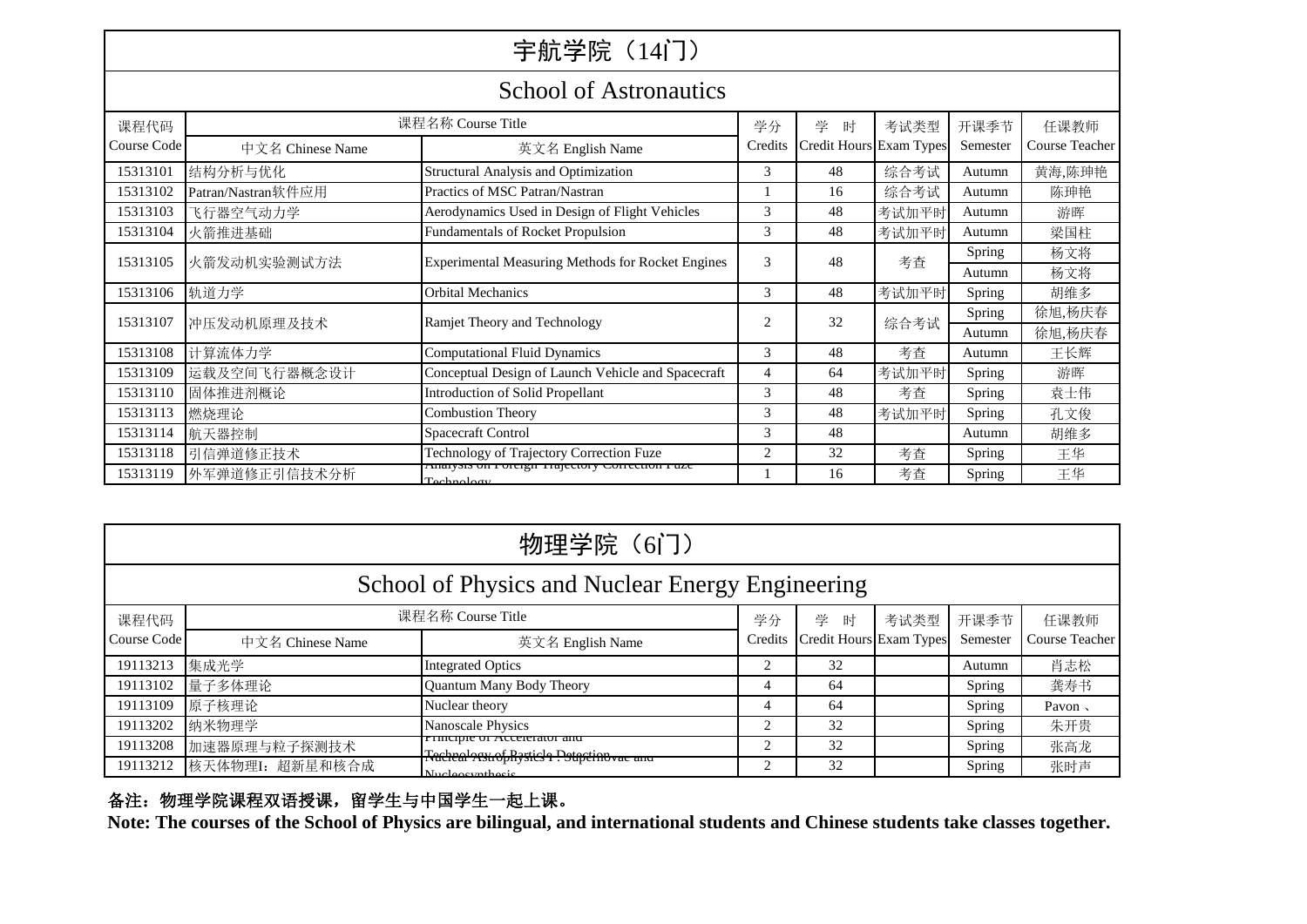| 国际学院-UN中心 (26门)             |                                                        |                                                                                                   |                |                         |       |          |                                          |  |  |
|-----------------------------|--------------------------------------------------------|---------------------------------------------------------------------------------------------------|----------------|-------------------------|-------|----------|------------------------------------------|--|--|
| <b>International School</b> |                                                        |                                                                                                   |                |                         |       |          |                                          |  |  |
| 课程代码                        |                                                        | 课程名称 Course Title                                                                                 | 学分             | 学<br>时                  | 考试类型  | 开课季节     | 任课教师                                     |  |  |
| Course Code                 | 中文名 Chinese Name                                       | 英文名 English Name                                                                                  | Credits        | Credit Hours Exam Types |       | Semester | Course Teacher                           |  |  |
| 25312301                    | 空间环境、轨道与航天器系统                                          | Space Environment, Orbit and Spacecraft Systems                                                   | 3              | 48                      | 综合考试  | Autumn   | 游晖                                       |  |  |
| 25312302                    | 空间技术应用概论                                               | Introduction to Space Technology Applications                                                     | $\mathbf{1}$   | 18                      | 考查    | Autumn   |                                          |  |  |
| 25313101                    | 无线通信                                                   | Principles of Wireless Communications                                                             | $\overline{c}$ | 32                      | 综合考试  | Autumn   | 修春娣,赵洪博,                                 |  |  |
| 25313102                    | GNSS系统原理                                               | Principle of Global Navigation Satellite Systems                                                  | $\overline{c}$ | 32                      | 考试加平时 | Autumn   | 吴发林,秦红磊                                  |  |  |
| 25313103                    | 卫星通信与卫星网络                                              | Satellite Communications and Satellite Networks                                                   | $\overline{2}$ | 32                      | 综合考试  | Spring   | 徐桢,刘凯,肖振                                 |  |  |
| 25313104                    | 遥感原理和方法                                                | Remote Sensing Principles and Methods                                                             | $\overline{2}$ | 32                      | 综合考试  | Autumn   | 谭玉敏                                      |  |  |
| 25313105                    | 微波遥感物理原理                                               | Physical Principles of Microwave Remote Sensing                                                   | 1              | 16                      | 综合考试  | Autumn   | 刘大伟                                      |  |  |
| 25313203                    | 自然灾害遥感                                                 | <b>Natural Disaster Remote Sensing</b>                                                            | $\mathbf{1}$   | 18                      | 综合考试  | Spring   | 谭玉敏                                      |  |  |
| 25313302                    | 卫星激光通信                                                 | <b>Satellite Laser Communications</b>                                                             | $\mathbf{1}$   | 16                      | 综合考试  | Autumn   | 闫娟娟                                      |  |  |
| 25313303                    | GNSS接收机原理及设计(含软件接收 GNSS Receiver Principles and Design |                                                                                                   | $\overline{2}$ | 32                      | 考试加平时 | Autumn   | 金天,寇艳红                                   |  |  |
| 25313304                    | GNSS/INS组合导航                                           | <b>GNSS/INS Integration Navigation</b>                                                            | $\mathbf{1}$   | 16                      | 考试加平时 | Autumn   | 丛丽                                       |  |  |
| 25313305                    | 卫星导航数据处理                                               | <b>Satellite Navigation Data Processing</b>                                                       | $\overline{c}$ | 32                      | 综合考试  | Spring   | 施闯,王志鹏,王                                 |  |  |
| 25313306                    | 遥感图像目视判读                                               | Remote Sensing Image Visual Interpretation<br><b>Remote Sensing image Frocessing and Sortware</b> |                | 18                      | 综合考试  | Autumn   | 谭玉敏                                      |  |  |
| 25313307                    | 遥感图像处理与软件应用                                            |                                                                                                   | 3              | 48                      | 考试加平时 | Autumn   | 曹晓光                                      |  |  |
| 25313308                    | 地理信息系统设计与实践                                            | Geographic Information System: Design and Practice                                                |                | 18                      | 综合考试  | Spring   | 谭玉敏                                      |  |  |
| 25313309                    | 遥感与地理信息系统应用案例研究                                        | Case Studies in the Applications of RS & GIS                                                      | $\mathbf{1}$   | 18                      | 综合考试  | Spring   | 谭玉敏                                      |  |  |
| 25313310                    | 航天器结构与机构设计                                             | Spacecraft Structure and Mechanism Design                                                         | $\overline{c}$ | 32                      | 综合考试  | Autumn   | 黄海                                       |  |  |
| 25313311                    | 星载电子系统设计与测试技术                                          | Satellite OBDH System Design and Test                                                             | $\overline{2}$ | 32                      | 综合考试  | Autumn   | 王新升                                      |  |  |
| 25313312                    | 飞行器热控制技术                                               | Thermal Control Technology of Spacecraft<br>Cunna Sman Satemet S System Design and                | $\overline{2}$ | 32                      | 综合考试  | Autumn   | 陈珅艳,黄海                                   |  |  |
| 25313313                    | 小卫星系统设计技术与工程实践                                         | Engineering Dractice (SDED)                                                                       | $\overline{c}$ | 40                      | 综合考试  | Spring   | 陈珅艳                                      |  |  |
| 25313314                    | 卫星姿态控制系统设计                                             | Attitude Control System Design of Satellite                                                       | $\mathbf{1}$   | 16                      | 综合考试  | Autumn   | 孙亮                                       |  |  |
| 25313315                    | 天线及卫星应用                                                | Antennas in Satellite Communications                                                              |                | 16                      | 综合考试  | Spring   | 邓晖                                       |  |  |
| 25315101                    | 外空的和平利用与国际合作                                           | miernational Cooperation in the reacerur Oses o<br>Jutor Space                                    | -1             | 16                      | 综合考试  | Autumn   | 高国柱                                      |  |  |
| 25316101                    | 卫星通信/GNSS实验                                            | SatCommu./GNSS Experiments                                                                        | $\mathbf{1}$   | 16                      | 综合考试  | Spring   | 阎照文,杨东凯                                  |  |  |
| 25316102                    | 微小卫星系统实验                                               | Micro-Satellite System Experiment                                                                 | $\mathbf{1}$   | 16                      | 综合考试  | Spring   | 孙亮                                       |  |  |
| 25316205                    | 项目实践                                                   | <b>Pilot Project</b>                                                                              | 6              | 360                     | 综合考试  | Spring   | 黄海,杨东凯,谭<br>玉敏,陈珅艳,修<br>春娣,金天,郭媛<br>媛.孙亮 |  |  |

| 化学学院 (2门)           |                   |  |                        |  |  |      |  |  |
|---------------------|-------------------|--|------------------------|--|--|------|--|--|
| School of Chemistry |                   |  |                        |  |  |      |  |  |
| 课程代码                | 课程名称 Course Title |  | 学分   学 时   考试类型   开课季节 |  |  | 任课教师 |  |  |